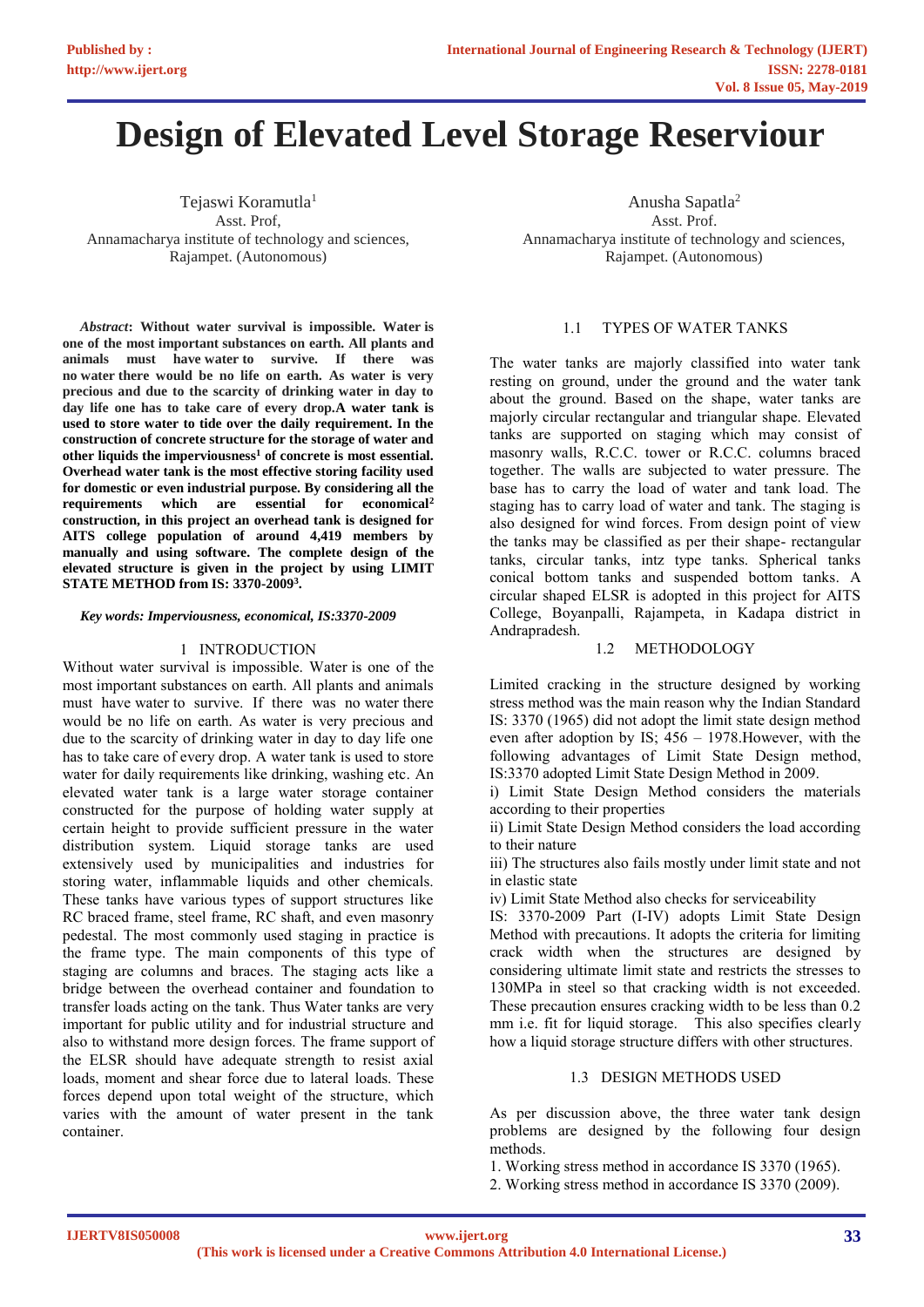3. Limit state design method with crack width calculations and check in accordance IS 3370 (2009).

4. Limit state design method deemed to satisfy (limiting steel stresses) in accordance IS 3370 (2009).

# 1.4 FLEXIBLE BASE CIRCULAR WATER TANK

For smaller capacities rectangular tanks are used and for bigger capacities circular tanks are used .In circular tanks with flexible joint at the base tanks walls are subjected to hydrostatic pressure .so the tank walls are designed as thin cylinder. As the hoop tension gradually reduces to zero at top, the reinforcement is gradually reduced to minimum reinforcement at top. The main reinforcement consists of circular hoops. Vertical reinforcement equal to 0.3% of concrete are is provided and hoop reinforcement is tied to this reinforcement.

# 1.5 PERMISSIBLE STRESSES IN CONCRETE

Table: 1: Stress for different grades of concrete

| <b>GRADE</b><br>OF<br><b>CONCRE</b><br>TЕ | <b>DIRECT</b><br><b>PERMISSIBLE</b><br><b>STRESS IN</b><br>$KN/M^2$<br><b>TENSION</b> | <b>BENDING</b><br><b>PERMISSIBLE</b><br><b>STRESS IN</b><br>$KN/M^2$<br><b>TENSION</b> | <b>SHEAR</b> |
|-------------------------------------------|---------------------------------------------------------------------------------------|----------------------------------------------------------------------------------------|--------------|
| M15                                       | 1.1                                                                                   | 1.5                                                                                    | 1.5          |
| M <sub>20</sub>                           | 1.2                                                                                   | 1.7                                                                                    | 1.7          |
| M <sub>25</sub>                           | 1.3                                                                                   | 1.8                                                                                    | 1.9          |
| <b>M30</b>                                | 1.5                                                                                   | 2.0                                                                                    | 2.2          |
| M35                                       | 1.6                                                                                   | 2.2                                                                                    | 2.7          |
| M40                                       | 1.7                                                                                   | 2.4                                                                                    | 2.9          |

# 2 DESIGN OF OVER HEAD WATER TANK

The water tank is designed for the AITS college population of 4,475. Based on the per capita demand for institutional buildings the capacity of the water tank is reached as 100KL. The salient features of the overhead water tank is as tabulated below.

Table: 2: Salient features of water tank

| Grade of Concrete                                  | ÷.                   | $M_{20}$                  |
|----------------------------------------------------|----------------------|---------------------------|
| Capacity of water tank                             |                      | : 100KL                   |
| Staging of over head tank:                         |                      | 16m                       |
| Number of columns                                  | $\ddot{\cdot}$       | 6                         |
| Number of braces                                   | $\ddot{\phantom{a}}$ | 3                         |
| Inner diameter of tank                             |                      | 6 m                       |
| Height of cylindrical walls:                       |                      | 4 m                       |
| Rise of dome                                       |                      | : 1.2 m                   |
| Thickness of dome<br><b>Contractor</b>             |                      | $0.1 \text{ m}$           |
| Thickness of cylindrical walls $\therefore$ 0.18 m |                      |                           |
| Dimensions of columns                              |                      | $\therefore$ 0.45 x 0.45m |
| Dimensions of braces                               | $\pm$ 10 $\pm$       | $0.40 \times 0.35$ m      |
| Top ring beam size                                 |                      | $\therefore$ 0.2 x .2 m   |
| Bottom ring beam size                              |                      | $\therefore$ 0.3 x 0.2 m  |
| Thickness of floor slab                            | $\sim 100$           | 0.1 <sub>m</sub>          |
|                                                    |                      |                           |

| SBC of soil      | : $31.5t/m^2$    |
|------------------|------------------|
| Depth of footing | $1.37 \text{ m}$ |

#### STRENGTH PARAMETERS

#### : M<sup>20</sup> *Permissible stresses (from IS 3370{ part-2}:2009)*

Direct tensile stress  $: 2.8$  KN/m<sup>2</sup> Direct compressible stress :  $5 \text{ N/mm}^2$ Bending compressive stress ( $\sigma$ cbc) : 7 KN/m<sup>2</sup> Characteristic compressive stress (fck) :20 N/mm<sup>2</sup> Grade (for staging and sub structure) :H.Y.S.D Fe415



Fig: 1: Circular shaped ELSR

# 2.1: POPULATION FORECASTING:

- Different methods of population forecasting are
	- 1. Arithmetic method
	- 2. Geometric method
	- 3. Incremental method
	- 4. Logistic method
	- 5. Graphical method

By using geometric method population forecasted to 4,475. The total capacity of water required for the population is calculated as 100KL included with the fire demand. For the capacity obtained size of the tank is decided as Radius of the overhead tank: 3m Height of the overhead tank: 4m

*2.2: Design of dome:*

Minimum dome thickness must not be less than 100mm. Hence thickness of dome is assumed as 100mm. Meridional Thrust  $T_1=(WR/(cos\theta+1))$ 

Meridional stress 
$$
=T_1/(bXd)
$$
  
\nHoop stress  $=\frac{w \times R}{t} \times (\cos \theta - \frac{1}{1 + \cos \theta})$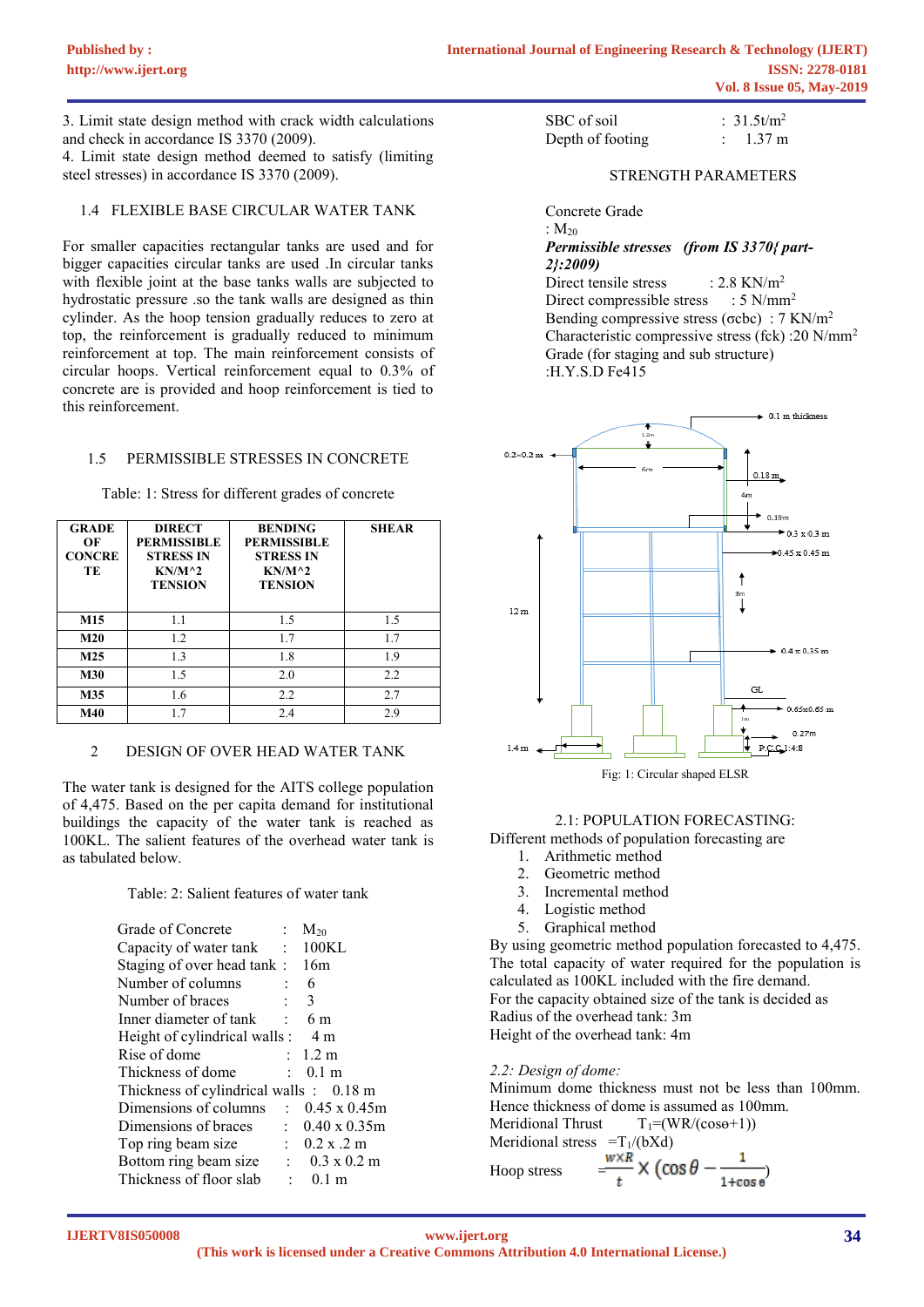Meridional and hoop stresses developed in the spherical dome are  $0.19$ N/mm<sup>2</sup> and  $0.04$ N/mm<sup>2</sup> respectively. The obtained stresses are within the permissible stresses are the dome is safe against the stresses.

Total load on the dome is calculated as:  $5 \text{ KN/m}^2$ <br>Factored load on the dome :  $7.5 \text{ KN/m}^2$ 

Factored load on the dome

Providing minimum percentage of steel in the dome:  $A_{st}$ = 0.3% (cross sectional area)

 $=300$ mm<sup>2</sup>

Hence provided reinforcement: 8mm Ø bars of 190mmc/c



Fig : 2 : Meridional and hoop stresses in spherical dome.

#### 2.3: DESIGN OF TOP RING BEAM:

Horizontal components of thrust(Ht) =  $T_1x\cos\Theta$ Hoop tension in ring beam(Ft)  $=$  Ht x(D/2)

Tensile stress =  $Ac+(m-1)\times Ast$ Area of concrete calculated as 607mm<sup>2</sup> Hence provided a ring beam of size 200X200mm Total load on top ring beam =  $7.5$  KN/m<sup>2</sup> Reinforcement provided as 4 no's of 20mm Ø bars.

#### 2.4: DESIGN OF CYLINDRICAL WALL:



Hoop Tension and Bending Moments in Cylindrical Tank Walls

The reinforcement details of the cylindrical side wall with a hoop tension of 76.1KN was given as tabulated below

#### Table: 3: Reinforcement details in cylindrical side wall

| Height<br>above  | Heigh          | Hoop            | Hoop                | Ar<br>ea                                       |           | Reinforceme<br>nt<br>on each face | Propose               |
|------------------|----------------|-----------------|---------------------|------------------------------------------------|-----------|-----------------------------------|-----------------------|
| floor<br>slab(m) | below<br>(M.W) | coeffici<br>ent | tensio<br>n<br>(KN) | $\text{(mm}^2)$<br><b>B</b> <sub>o</sub><br>th | No<br>.of | spacin                            | d area<br>$\rm (mm^2$ |
| $(H^2/Dt)$       | .L)            |                 |                     | faces                                          | bar       | g                                 |                       |
|                  |                |                 |                     |                                                | S         |                                   |                       |
| $\overline{4}$   | 0.0H           | 0.0002          | 0.152               | 0.1                                            | 10        | 200                               | 392                   |
| 3.6              | 0.1H           | 0.0989          | 7.526               | 49.87                                          | 10        | 200                               | 785                   |
| 3.2              | 0.2H           | 0.1991          | 15.15               | 100                                            | 10        | 200                               | 785                   |
| 2.8              | 0.3H           | 0.3042          | 22.14               | 153                                            | 10        | 150                               | 1046                  |
| 2.4              | 0.4H           | 0.4137          | 31.48               | 209                                            | 10        | 140                               | 1611                  |
| $\overline{2}$   | 0.5H           | 0.5318          | 40.46               | 268                                            | 10        | 130                               | 1740                  |
| 1.6              | 0.6H           | 0.6408          | 48.76               | 323                                            | 10        | 130                               | 1740                  |
| 1.2              | 0.7H           | 0.6849          | 52.12               | 345                                            | 10        | 120                               | 1884                  |
| 0.8              | 0.8H           | 0.5779          | 39.41               | 261                                            | 10        | 120                               | 1884                  |
| 0.4              | 0.9H           | 0.2620          | 19.93               | 132                                            | 10        | 120                               | 1884                  |

# 2.4: DESIGN OF BOTTOM RING BEAM:

Horizontal thrust,  $H = T_1^{\text{COS } \alpha}$ 

$$
A = \frac{V_1}{\sin \alpha} x \cos \alpha
$$
  
=  $V_1 \cos \alpha$   
=  $V_1 \cot \alpha$ 

| Tension due to vertical loads $H_g$        | $=$ HD/2<br>WhXdXD         |
|--------------------------------------------|----------------------------|
| Hoop tension due to water pressure $H_W =$ |                            |
| Total load on bottom ring boom             | $-7$ $\epsilon$ <i>VNI</i> |

| Total load on bottom ring beam | $= 7.5KN$ |        |
|--------------------------------|-----------|--------|
| Total factored load            | $=$ $-$   | 114.75 |
| KN/m                           |           |        |

Total Hoop tension on bottom ring beam=hoop tension due to vertical loads+ hoop tension due to water pressure  $= 389$  KN

The main reinforcement provided as 8no's of 20mmØ @ 120mm c/c.

#### 2.5: DESIGN OF CIRCULAR SLAB:

For every of the elevated water tank options, the base slab characteristic serviceability uniformly distribute load in kN/m per meter was the sum of its dead load, self-weight concrete and its finishing loads , and its live load, that is, the weight of water to be contained. And the serviceability point load in kN / meter, acting on each of the base slabs, at the extremes of the overhangs was derived by adding up the wall dead load that is the base projection weight and a calculated fraction of the top slab load. But some notice difference may be experience in the calculations of the fractions of the loads from the circular water tank top slabs. Thickness of circular slab =100mm Clear span of the slab  $= 6m$ Total load on the slab  $= 43.5 \text{ KN/m}^2$ 

Total factored load on the slab =  $62.25 \text{KN/m}^2$